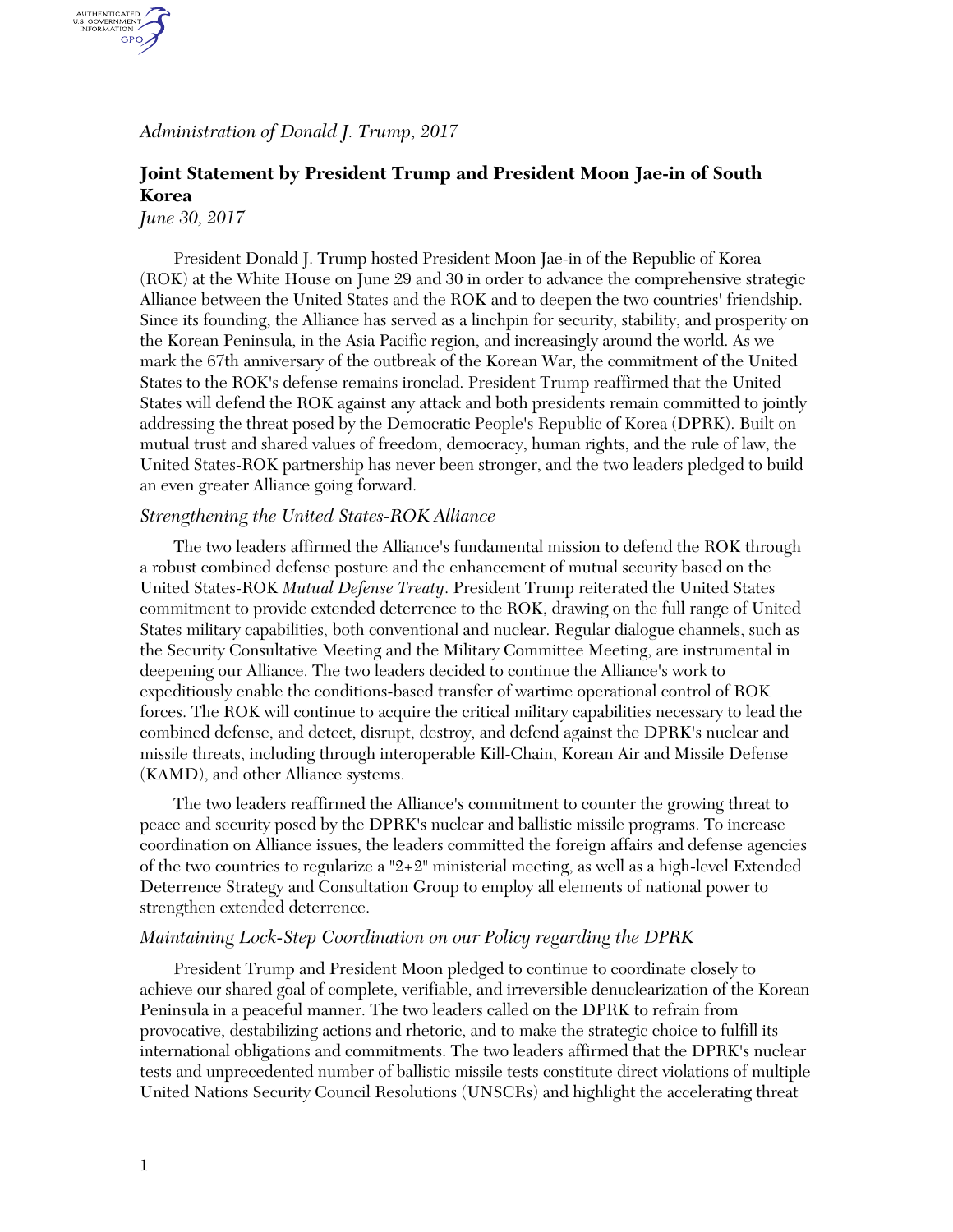the DPRK's missile programs pose to international peace and security. They affirmed their commitment to fully implement existing sanctions and impose new measures designed to apply maximum pressure on the DPRK and compel Pyongyang to cease its provocative actions and return to sincere and constructive talks. The two leaders also urged all UN member states to swiftly and fully implement UNSCR obligations and took note, with appreciation, of constructive actions by some countries around the world to exert diplomatic and economic pressure on the DPRK to return to credible negotiations on denuclearization. They noted the important role China could play to this end. In addition, the two sides committed to enhance cooperation to combat the DPRK's dangerous and destabilizing malicious cyber activity.

Noting that sanctions are a tool of diplomacy, the two leaders emphasized that the door to dialogue with the DPRK remains open under the right circumstances. In reaffirming that resolution of the nuclear issue is a top priority for both countries, the two leaders emphasized that the United States and the ROK do not maintain a hostile policy toward the DPRK and, together with the rest of the international community, stand ready to work toward a brighter future for the DPRK, if it chooses the right path. The two sides will closely coordinate on a joint the DPRK policy, including efforts to create conditions necessary for denuclearization talks, through a high-level strategic consultation mechanism.

President Trump supported the ROK's leading role in fostering an environment for peaceful unification of the Korean Peninsula.

The two leaders expressed deep concern about the well-being of the DPRK's people, particularly in light of the egregious human rights violations and abuses committed against them by the government, and noted their intention to ensure sanctions have minimal impact on the DPRK's vulnerable populations. President Trump expressed support for President Moon's aspiration to restart inter-Korean dialogue on certain issues, including humanitarian affairs. The two leaders reaffirmed the importance of cooperating with the international community to hold the DPRK accountable for substantial progress on the deplorable human rights situation in that country.

The two leaders reaffirmed their commitment to promote regional relations and enhance United States-ROK-Japan trilateral cooperation. The two leaders affirmed that trilateral security and defense cooperation contributes to enhanced deterrence and defense against the DPRK threat. They decided to further develop this cooperation, using established bilateral and trilateral mechanisms. They also underscored the importance of leveraging the United States-ROK-Japan trilateral relationship to address global challenges such as cancer research, energy security, women's empowerment, and cybersecurity. President Trump and President Moon decided to discuss further ways to enhance trilateral cooperation together with Prime Minister Abe of Japan at the upcoming United States-ROK-Japan Trilateral Summit on the margins of the G20 in July.

## *Advancing Fair Trade to Promote Economic Growth*

President Trump and President Moon committed to foster expanded and balanced trade while creating reciprocal benefits and fair treatment between the two countries. In that regard, the two sides further committed to fostering a truly fair and level playing field, including working together to reduce the global overcapacity of such basic materials as steel and nontariff barriers to trade.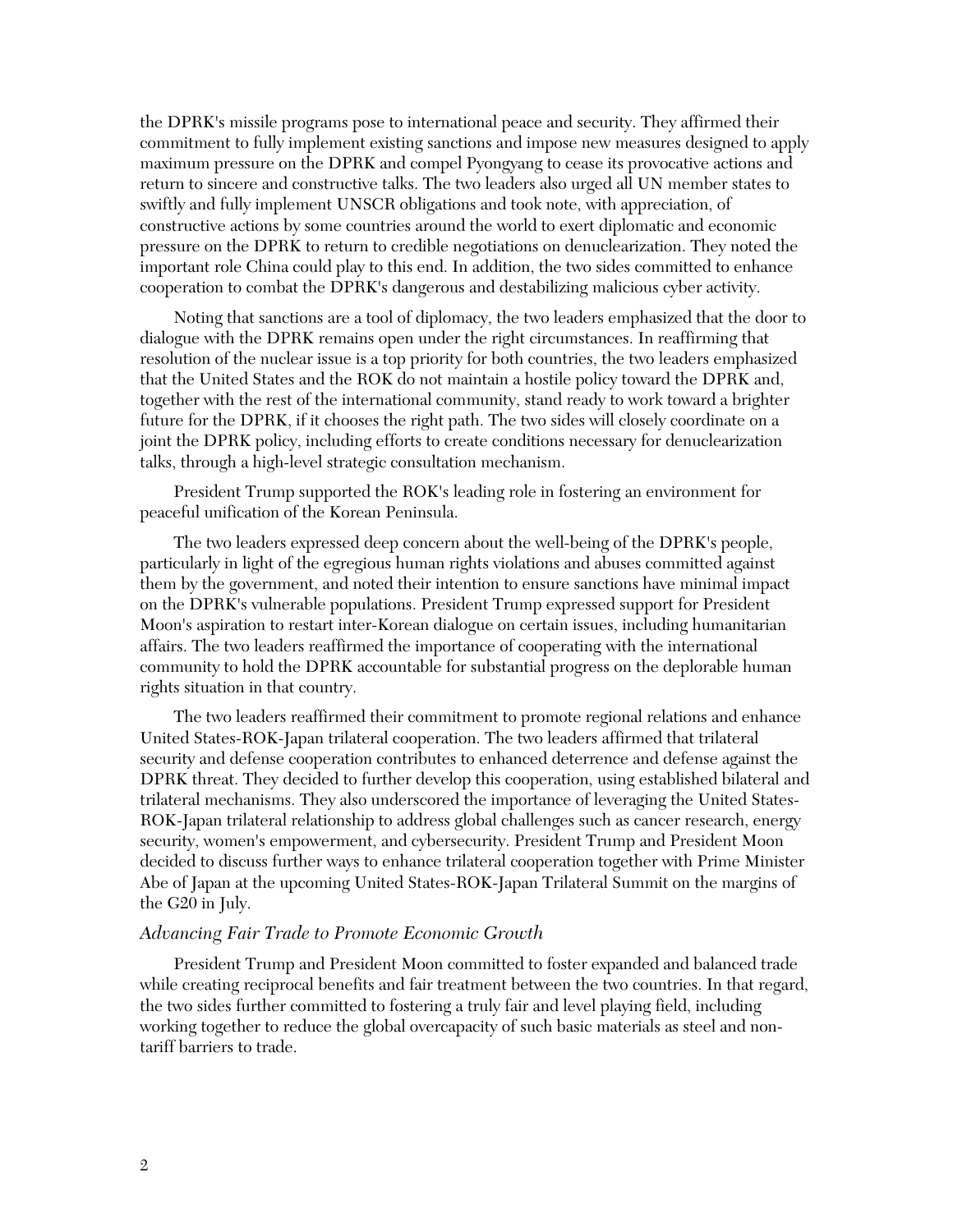Both sides pledged to work together, as part of the process of the Commercial Dialogue, to promote investment, support entrepreneurs, and facilitate cooperation between the United States and the ROK to boost economic growth and job creation in both countries.

## *Enhancing Bilateral Cooperation on Other Economic Opportunities*

Both sides also committed to work together through the Senior Economic Dialogue to promote and expand cooperation on other economic issues and to explore the enhancement of economic opportunities through a joint public-private forum. Given the roles of science, technology, and innovation in driving economic growth, the two countries will enhance cooperation in cybersecurity, information and communication technology, and civil space technology. Highlighting the important economic role women play in their societies, the two sides pledged to launch a bilateral partnership to advance women's economic empowerment.

# *Actively Collaborating as Global Partners*

President Trump and President Moon affirmed that United States-ROK cooperation on global issues is an indispensable and expanding aspect of the Alliance. With respect to global health security collaboration, the two leaders affirmed their support in helping partner countries prevent, detect, and respond to infectious disease threats. The two leaders condemned the grave human suffering and violence in Iraq and Syria caused by ISIS, and reaffirmed the strong United States-ROK partnership in the Global Coalition to Defeat ISIS. President Trump welcomed the ROK's commitment to increase humanitarian assistance to countries most affected by terrorism and violent extremism, including its pledge to provide 10 million United States dollars for Iraq this year. The two sides underscored the importance of joint efforts by the international community, including the United States and the ROK, to rebuild peace and stability in Afghanistan, and pledged to continue to work together to support the Afghan people and government.

# *Future of the Alliance*

The two leaders shared the view that strong and dynamic ties between our two countries are the foundation of the United States-ROK Alliance. They decided to advance futureoriented cooperation through high-level consultations in the areas of economy and trade, renewable and nuclear energy, science and technology, space, environment, health, and defense technology. President Trump and President Moon affirmed that the United States and the ROK will work together to support and uphold the rules-based order in the Asia-Pacific region. The two leaders affirmed that the strength of the United States-ROK Alliance serves as testament to the power of freedom, democracy, human rights, and the rule of law, and acknowledged that the future of the two countries is linked through people-to-people ties, with more than 1.7 million Korean Americans in the United States, hundreds of thousands of Americans visiting and working in the ROK each year, and close ties created through cultural programs and student and professional exchanges. President Trump and President Moon heralded the exemplary nature of the United States-ROK Alliance, from strengthening our security by deterring and defending against the DPRK threat, enhancing strong regional relations, and advancing our economic relationship and expanding our global partnership. Both leaders expressed their expectation that the friendship and partnership between the two countries will continue to strengthen and grow for many decades to come.

President Moon invited President Trump to visit the ROK in 2017; President Trump gladly accepted the invitation. The two leaders will continue to discuss issues of mutual interests on various occasions, including during international multilateral conferences.